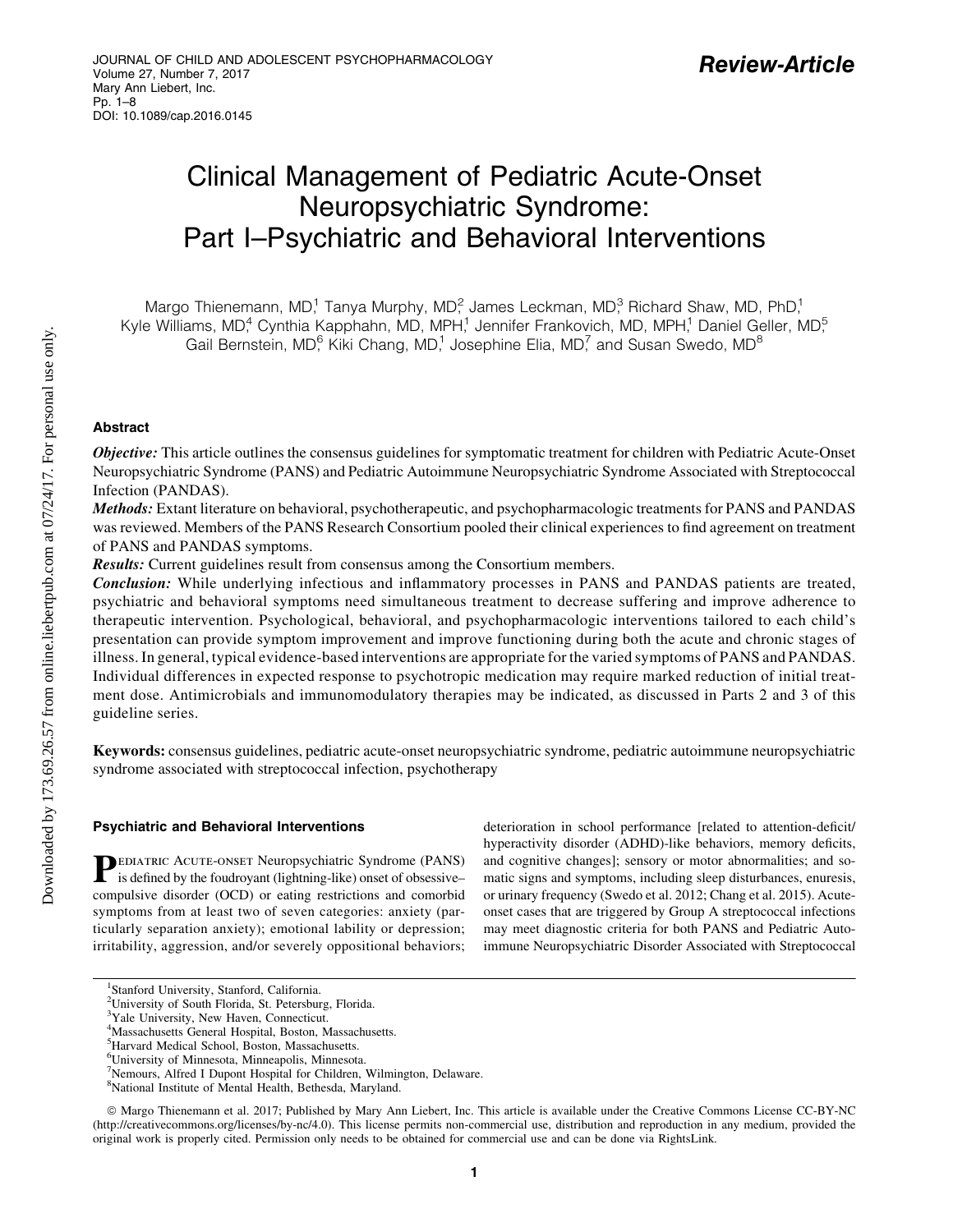infections (PANDAS) (Swedo et al. 1998). As these two syndromes display highly similar symptoms, these guidelines will treat them as a single entity: PANS/PANDAS.

Directly controlling or minimizing symptoms of PANS/PANDAS is essential to decrease suffering, increase the child's ability to receive other important treatments, and overall recovery. As is true in treatment of delirium, the instigating processes (which include infections and inflammatory diseases) and symptoms of PANS/ PANDAS must be addressed simultaneously. Early research in other types of brain injury, including concussion, stroke, and multiple sclerosis, suggest that neural plasticity depends on use and that early rehabilitation has better outcome, supporting the prompt initiation of psychotherapy (Liguez-Lecznar 2013; Prosperini 2015; Turner-Stokes et al. 2015; Ellis 2016). Psychological and behavioral interventions and psychopharmacologic treatment can improve symptoms and decrease impairments during both the acute and chronic stages of illness. Therefore, psychiatric and behavioral interventions should begin as soon as PANS/PANDAS is identified.

#### Individualizing Treatment

Since symptom presentations differ, therapies should be tailored to meet each child's specific needs. For example, mildly distressed children may not require pharmacological intervention. In more severe cases, education and support are augmented by symptomspecific behavioral and pharmacologic interventions. The therapeutic interventions may require periodic adjustments, as the PANS/PAN-DAS symptoms frequently change during the course of illness, such as moving from severe anxiety to aggression or from emotional lability to depression. Antibiotic and immune-based treatments often have dramatic effects, reducing symptoms to a tolerable level or eliminating them completely. In other cases, the treatments fail or a new symptom exacerbation occurs before the child has returned to baseline, resulting in even greater distress and impairment. Given the variability in the course of PANS/PANDAS, clinicians should be cautious about ''chasing'' the illness by reacting to temporary symptom exacerbations or increasing medication dosages before maximum benefits of the drug and other medical interventions have been realized. The following recommendations are based on the authors' extensive clinical experience and are intended to serve as guidelines for minimizing distress and dysfunction of affected children. Education, supportive and behavioral therapies, and psychoactive medications are the mainstays of symptomatic treatment for PANS/PANDAS. Antimicrobials and immunomodulatory therapies also may be indicated, as discussed in Parts 2 and 3 of this series (Brown et al. 2017; Cooperstock et al. 2017).

# **Safety**

A comprehensive diagnostic evaluation should be the first step in the treatment of children with PANS/PANDAS, as described in Chang et al. (2015). When taking the child's history, particular attention should be paid to symptoms that pose a risk to the child or his family, such as impulsivity, physical violence or aggression, refusal to eat or drink, and suicidality; if found, they should be immediately addressed with appropriate environmental, educational, and pharmacological measures. Crisis management in PANS/PANDAS is similar to that of other disorders presenting risk of self-harm (AACAP 2012).

Inpatient hospitalization may be required to contain and address dangerous behaviors or if the patient needs closer medical monitoring while starting psychiatric medications (e.g., borderline QTc, or dehydration secondary to restricted oral intake). Ideally, the child would be hospitalized on a pediatric behavioral unit staffed by personnel comfortable with medical procedures and interventions and experienced in the use of behavior modification techniques and containment of aggressive or self-harming behavior. In addition, the unit would allow parents to remain at the child's bedside throughout the stay, since separation anxiety is present in more than 90% of patients. Such units are rare, and clinicians often must decide between a general pediatrics ward and a pediatric psychiatric unit. While pediatric units allow parents to room-in with the child and offer more expertise in medical procedures and invasive interventions, they are often illequipped to deal with the problematic behaviors of PANS/PANDAS, such as severe agitation, physical combativeness, and compulsive rituals (e.g., refusal to wear clothing). Furthermore, medical units are often overly bright, noisy, and filled with interruptions, which aggravate the sensory sensitivities of children with PANS/PANDAS. In contrast, while child psychiatric units have established protocols for dealing with disruptive or dangerous behaviors, the psychiatric nursing staff may have little experience with invasive procedures and treatments, such as lumbar puncture or administration of intravenous immunoglobulin. In such cases, the child might be transferred to the general pediatrics unit accompanied by staff from the psychiatric unit or, if necessary, to an intensive care unit where the procedures can be performed under sedation. In rare cases, admission to an intensive care unit may be indicated to address life-threatening dehydration and malnutrition due to food refusal (Toufexis et al. 2015).

The majority of children with PANS/PANDAS require some type of school accommodation. Anxieties, OCD symptoms, tics, frequent urination, attention-deficit disorder symptoms, handwriting difficulties, poor cognitive and physical stamina, difficulties with math and processing speed, memory issues, pain, and frequent absences each cause trouble and, in combination, create great challenges to the children and their teachers. Many schools have scarce resources, so persistence, assertiveness, and creativity in the school and family will yield better outcomes. A Student Study Team meeting to arrange for the implementation of either a 504 plan (Section 504 of the Rehabilitation Act) or individualized educational plan (IEP) may be of significant benefit to the child (U.S. Department of Education). The IEP should provide specific individually tailored accommodations that will help the child with PANS/PANDAS attend and benefit from school. Legally, the 504 or IEP must be periodically reviewed, usually annually. PANS children's needs change day to day and month to month. Writing the plans with the most difficult days in mind will assure that the child can receive adequate accommodations without revisiting the 504 or IEP process often. Typical accommodations during flares of illness might include the following:

General—Excusing the child's absences and not requiring makeup assignments or tests.

Separation anxiety—allowing a parent to be in or near the classroom (perhaps helping out).

OCD symptoms—excusing the child from certain activities, allowing him to complete assignments using alternate methods (e.g., typing homework, rather than erasing and rewriting repeatedly; listening to audio books, rather than reading and rereading).

Urinary urgency/frequency—leaving the class without asking permission.

Dysgraphia or handwriting difficulties—having a note-taker in class, dictating tests and homework, enlarging worksheets, writing on large grid paper, and using a keyboard, voicerecognition software, or audio recorder.

Dyscalculia and math difficulties—using a calculator or times table and working with a resource teacher or tutor.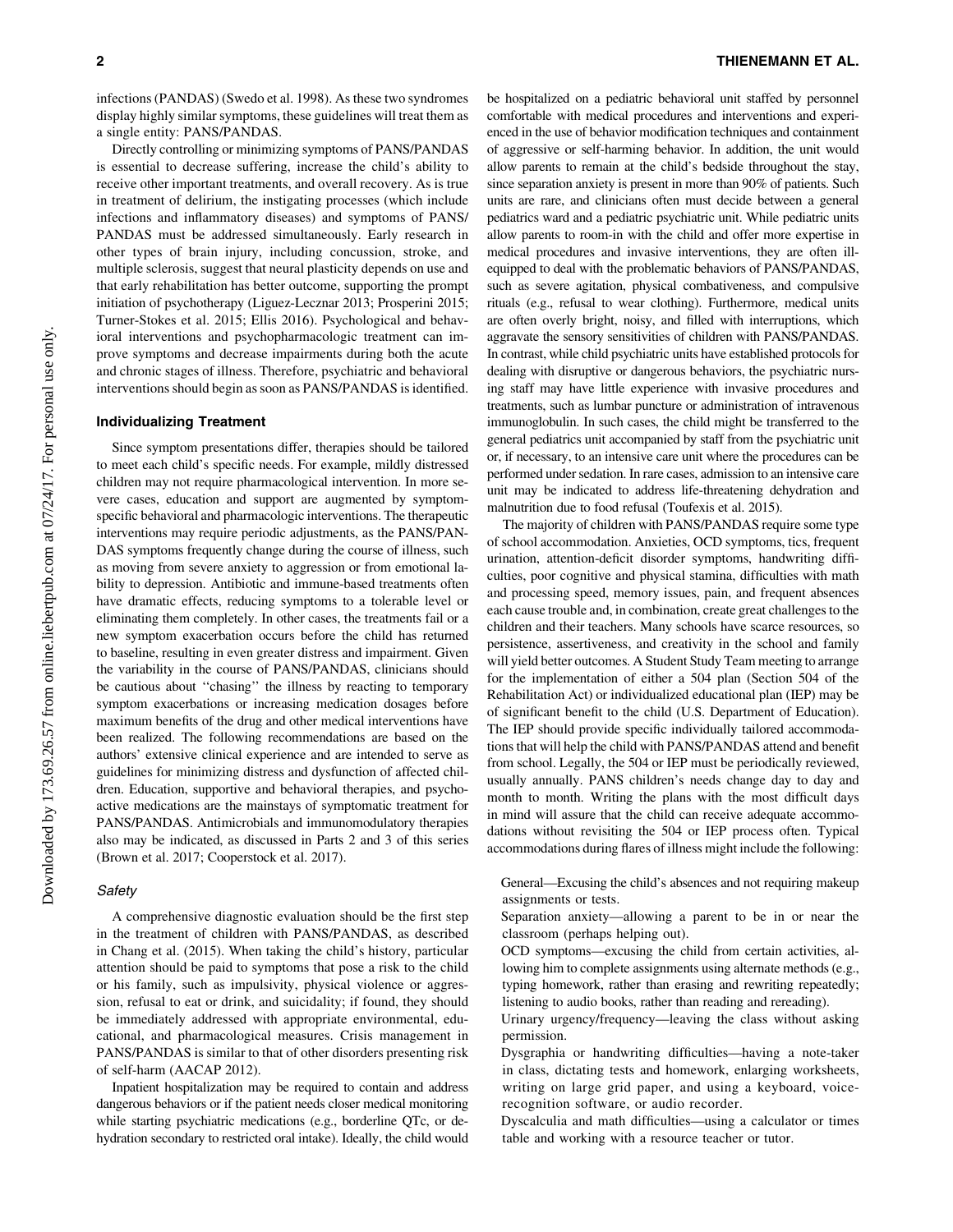Slowed processing speed—decreasing the number and length of assignments, allowing extra time for tests and in-class assignments, and giving directions in written and oral form, and Poor physical and cognitive stamina, pain—shorter school day with reduced academic load, less homework, rest periods during the day (perhaps in the nurse's office), and omitting or adapting physical education requirements.

When acute exacerbations of PANS/PANDAS symptoms have abated, these accommodations should be re-evaluated. Attending school and doing school work may be part of an appropriate psychotherapeutic plan. As the child's function improves, the accommodations can be peeled back as symptoms improve and to align with therapeutic goals.

## Family Support and Education

The emotional and behavioral symptoms of PANS/PANDAS can stress patients and their families. Often one parent must stay home from work to provide round-the-clock care for the child with PANS/ PANDAS. In addition to providing comfort and care, the parents must also find and coordinate medical care and interact with schools to secure necessary accommodations (and care for siblings).

Clinicians should ensure that families understand the clinical course of PANS/PANDAS, including its unpredictably episodic pattern. In severe cases, it is not uncommon for a child to insist on obsessive compulsive rituals, to resist any separation from his parent at all, or to become enraged at without apparent provocation. At such times, interventions should be aimed at keeping the child safe until the anxiety or rage subsides. Minimizing transitions and numbers of activities, providing rest times, decreasing noxious sensory stimuli, and removing objects that might hurt the child or others may help to decrease the number and severity of ''meltdowns.'' Once the episode has subsided, parents should be encouraged to resume their normally effective parenting strategies, including setting necessary limits, reinforcing desirable behaviors, and ignoring or punishing unwanted behaviors by removing privileges. Often, the affected child can help parents to distinguish undesirable behaviors requiring intervention from those that are an unfortunate manifestation of his PANS/ PANDAS symptomatology (Motluck 2013).

Parents, themselves, suffer with the burden of caring for their PANS/PANDAS afflicted children. Many report feeling traumatized by the sometimes lengthy course of seeking medical care and from seeing their child ill; they often live fearing relapse. National and regional support networks have formed, which may be helpful to address this trauma and skills groups for PANS/PANDAS, parents are also being piloted.

# Behavioral and Pharmacological Interventions for PANS/PANDAS

Cognitive behavior therapy (CBT) (specifically exposure/response prevention [ERP]) and minimizing family accommodation to OCD behaviors have been repeatedly shown to be among the most effective interventions for pediatric OCD (OCD 2004, Lebowitz et al. 2011). While large-scale studies of these interventions in PANS/PANDAS have not been conducted, pilot studies suggest behavioral therapies are still highly effective in treating the OCD symptoms of children with PANS/PANDAS (Storch et al. 2006). Treatment with CBT/ERP should be initiated as soon as possible to maximize benefits. During the acute phase of illness, the child may not be ready to fully participate in CBT because of overwhelming OCD or anxiety, sensory sensitivities, emotional lability, and/or

cognitive impairments. However, it is helpful when parents learn strategies to ''hold the line'' and prevent symptoms from further worsening through their inadvertent accommodation to the child's irrational fears (March et al. 1998; Lebowitz et al. 2011, 2014; Motluck 2013; Sukhodolsky et al. 2013). Understanding and applying CBT and ERP strategies will decrease distress and interference from symptoms in the short term and can provide tools that can be used life-long to manage OCD, anxiety, and life stressors.

Psychoactive medications can also be quite helpful in the management of PANS/PANDAS symptoms. Although controlled trials have not been done, clinical experience suggests that anxiety, OCD, and other symptoms of PANS/PANDAS respond to the same medications used to treat the symptoms in non-PANS/PANDAS cases. However, the PANS/PANDAS clinical presentations are often more complex, with multiple symptom targets presenting simultaneously. Furthermore, the episodic symptom course can make it difficult to discern responses to pharmacologic interventions that require days or weeks of administration before benefits are realized from the independent relapses and remittances of PANS/PANDAS symptoms. Some experienced clinicians report that PANS/PANDAS patients appear to be more sensitive to adverse effects of psychotropic medications, including agitation, dystonia, or catatonia, but no controlled studies speak to these anecdotal reports. Thus, clinicians are advised to ''start low and go slow'' in prescribing these medications—beginning with dosages ¼ (or less) of typical and using an extended upward titer. Benzodiazepines may be a good first treatment for PANS/PANDAS, as they may address the child's anxiety, agitation, aggression, insomnia, and other symptoms. Clinicians and parents should be aware that pediatric patients may experience severe disinhibition when treated with benzodiazepines, although the medications are otherwise well tolerated in youth with PANS/PANDAS.

# Management of Specific PANS/PANDAS Symptoms

# Obsessive compulsive (OCD) symptoms

In general, management of obsessions and compulsions follows the usual standard of care for pediatric OCD (Geller and March 2012). Evidence-based therapies include CBT, parent management training, and medications. A small study of intensive CBT with family involvement found that OCD symptoms improved in PANDAS patients during the current episode and benefits carried over to subsequent flares (Storch et al. 2006). Applying parent management techniques (PMT), which include encouraging families to not participate in behaviors accommodating the child's avoidance and rituals, positively reinforcing desired behaviors, setting clear limits, expectations, and consequences, and establishing reward systems, will likely improve symptoms and child compliance. PMT are particularly useful when PANS patients are not ready or willing to use CBT themselves (Lebowitz et al. 2014).

Selective serotonin reuptake inhibitors (SSRI) are the preferred medication for treatment of OCD in PANS, based on multiple placebo-controlled clinical trials (Geller 2003; Grados and Riddle 2001; Pediatric OCD Treatment Study Team 2004, 2011) (Gabbay and Coffey 2003; Coffey and Wieland 2007). Fluoxetine, sertraline, fluvoxamine, and clomipramine are Food and Drug Administration (FDA) approved for treating pediatric OCD and have the most evidence to support their use (ibid). Clinical experience suggests both that SSRI's may be helpful and that using a low dose and slow titration minimizes the risk of side effects. Upward titrations should be adjusted no faster than 2-week intervals. Frequent monitoring is recommended to ensure that side effects are not becoming troublesome. In one, 14 of 38 children with PANDAS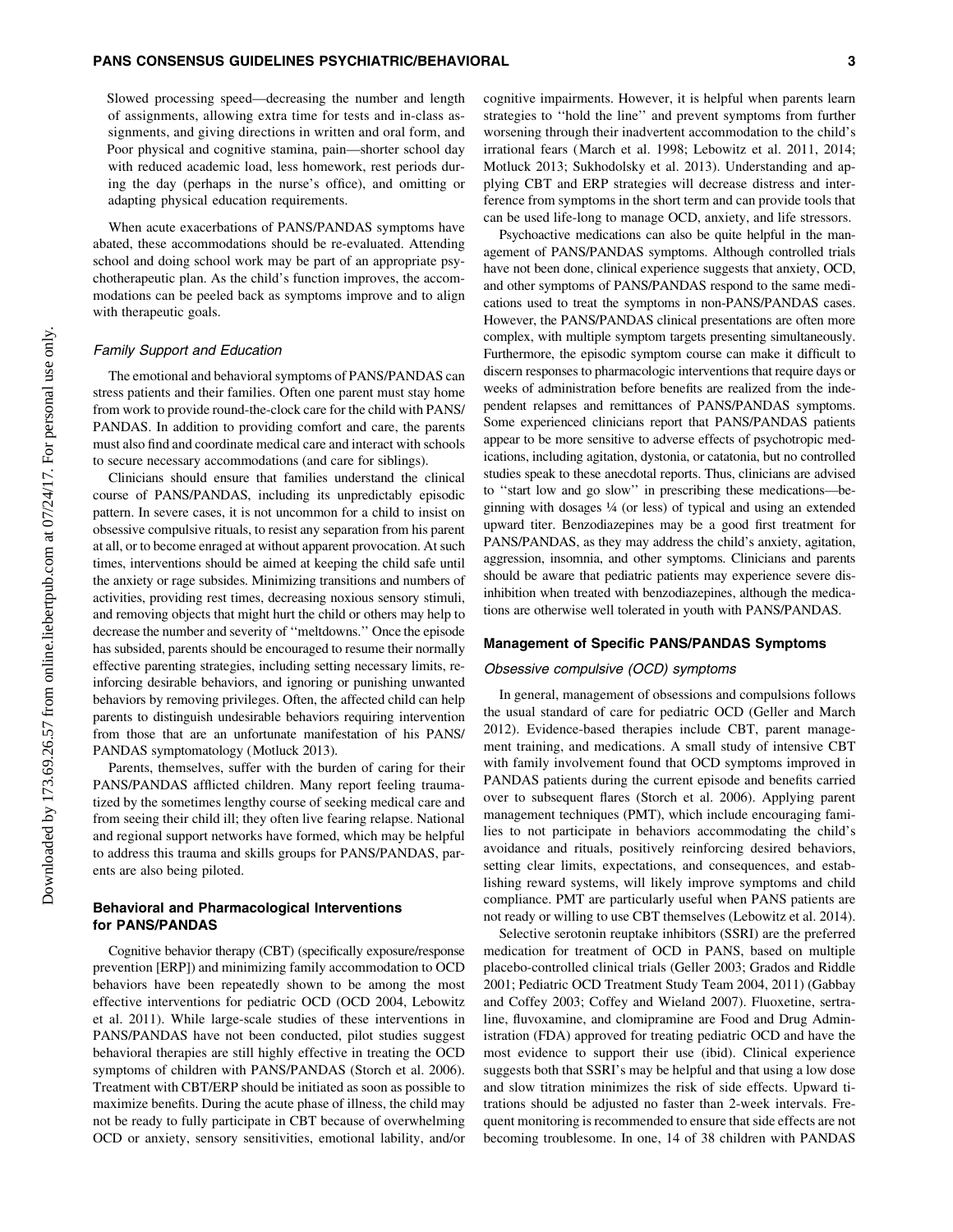experienced behavioral activation when treated with an SSRI; symptoms included hyperactivity, mania, disinhibited behavior, worsening OCD behavior, aggression, irritability, agitation, and suicidality (Murphy et al. 2006). In one boy with PANS, when 5 mg/day of fluoxetine was discontinued, suicidal behaviors ceased and he was able to tolerate 2 mg/day of fluoxetine when the medication was reintroduced (Murphy et al. 2006). SSRI side effects can match symptoms one is trying to relieve, so careful attention to the relationship of medication dose and timing of symptom change, along with monitoring the course of underlying PANS itself, is necessary to optimize SSRI treatment.

Antipsychotic medications, such as risperidone (0.125–1 mg) or aripiprazole (0.5–2.0 mg), should be reserved for incapacitating OCD. An electrocardiogram (EKG) should be obtained before and during treatment with antipsychotics to monitor the QTc interval excessive prolongation (QTc >450 mseconds) is a contraindication to use of antipsychotic medications.

#### Restriction of food or fluid intake

The sudden onset of reduced and restricted food intake fulfills the first criterion for PANS, even in the absence of more typical OCD symptoms (Swedo et al. 2012; Toufexis et al. 2015). Medical evaluation should be done to rule out other medical disorders (e.g., eosinophilic esophagitis, structural or neurological causes of dysphagia, and nausea) and assess for medical instability related to restricted intake of food and/or fluids. For those with severely limited oral intake, assessment should include checking orthostatic vital signs, EKG, and electrolytes, including phosphorus and magnesium and monitoring for refeeding syndrome. Hospitalization may be required for children who are medically unstable because of restricted intake of food and/or fluids (Chang et al. 2015; Golden et al. 2015).

In treating children with intake disturbances related to PANS, the focus should be on maintaining adequate nutrition and hydration while treating underlying brain inflammation. Feeding tubes may be necessary, at least during the acute phases of the illness. The severity and duration of the eating disturbances can vary. For example, in four reported cases of infection-triggered anorexia nervosa, treatment with antibiotics improved symptoms remarkably (Sokol 2000). However, many PANS patients experience ongoing eating abnormalities and require interventions used in other eating disorder treatments to directly target other factors contributing to the eating restrictions (Lock 2015).

For patients with high anxiety and compulsive behaviors, an exposure and response prevention approach may prove helpful. This involves gradual exposure to foods or situations that cause anxiety or fear, within a support framework that encourages incremental progress toward expanding diet and increasing intake. Occupational therapy interventions that include targeting posture, breathing, and relaxation may be helpful adjuncts, especially for patients who fear of choking or vomiting. When the problems with eating involve obsessions or compulsions, a psychopharmacological approach similar to that used for OCD may help. However, in cases of significant malnutrition, medication may not help until the child has restored weight, and malnourished patients may be at increased risk of adverse side effects.

## **Tics**

Based on preliminary studies, as many as 70% of PANS/ PANDAS patients either present with or develop tics (Murphy et al. 2015; Swedo et al. 2015). PANS patients with tics have been reported to be more severely affected at home and at school, with poorer school performance, handwriting, visual-spatial memory, and self-esteem (Murphy et al. 2015). Some PANS/PANDAS patients' tics first present with complex motor and vocal tics, rather than presenting with a progression from simple tics to complex motor and phonic tics that is typical of Tourette syndrome (Tucker et al. 1996).

In most cases, tics are not considered a treatment target unless they cause pain, significant interference in function, or create unresolvable embarrassment or teasing. Comprehensive behavioral intervention for tics (CBIT), habit reversal training (HRT), and cautious monitored pharmacotherapy are the treatments of choice (Piacentini et al. 2010; Murphy et al. 2013). In HRT, children learn to be aware of their tics and their antecedent premonitory urge. They help design a "competing response," which is a motor behavior that makes doing the tic impossible. When children practice this, resisting or suppressing the tic, as in response prevention for OCD, they stop reinforcing the urge and the urge frequency diminishes. Examples of competing responses include staring or looking up to extinguish a blinking tic and slow, rhythmic diaphragmatic breathing for vocal tics. Relaxation training, analyzing, and addressing situations that worsen tics and family reinforcement of applying HRT strategies comprise other elements of CBITC. Exposure with Response Prevention may also be effective intervention for severe tics (Wile and Pringsheim 2013).

Many clinicians consider the alpha-2 adrenergic agonists, clonidine, and guanfacine to be the first-line pharmacologic intervention for tics. However, a recent meta-analysis has suggested that alpha-2 agonists may have minimal benefit in tic patients without ADHD (Weisman et al. 2013). Antipsychotics may be indicated for severe tics, although their use should be restricted for as short a duration as necessary. Haloperidol, pimozide, and aripiprazole have FDA approval for the treatment of Tourette Syndrome. Of the atypical antipsychotics, risperidone also has evidence supporting its use for the treatment of tics, but does not have an FDA indication (Budman 2014). In addition, a recent meta-analysis of the available scientific literature found no significant difference in the efficacy of four antipsychotic agents evaluated (risperidone, pimozide, haloperidol, and ziprasidone) (Weisman et al. 2013). As described above, an EKG should be obtained before, and during, treatment with antipsychotic medications to rule out a prolonged QTc.

#### Irritability and aggression

Irritability, aggression, and unprovoked violent behaviors are among the most troubling symptoms of PANS. Parents frequently report mood lability and impulsive aggression in children with PANS/PANDS. Sensory sensitivities, irritability, fatigue, anxiety, and cognitive changes may cause the child to adapt poorly to environmental changes, making them vulnerable to aggressive behaviors. The episodes may last for 45–60 minutes or longer, but within a few minutes of the rage subsiding, the child is ''back'' and expresses remorse for his tantrum, often not knowing or remembering why they behaved as they did.

Environmental interventions may decrease the frequency of aggressive behavior. Modulating stimulation, minimizing demands, and promoting adequate nutrition and sleep may each help. In the moment, distraction may be one of the most effective tools, for example, the use of favorite toys (that are unlikely to be used as weapons), singing, dancing, television, food, crying, and acting silly may re-engage the child's ''cortex'' and truncate the episode. Designing a home plan for calling for help and remaining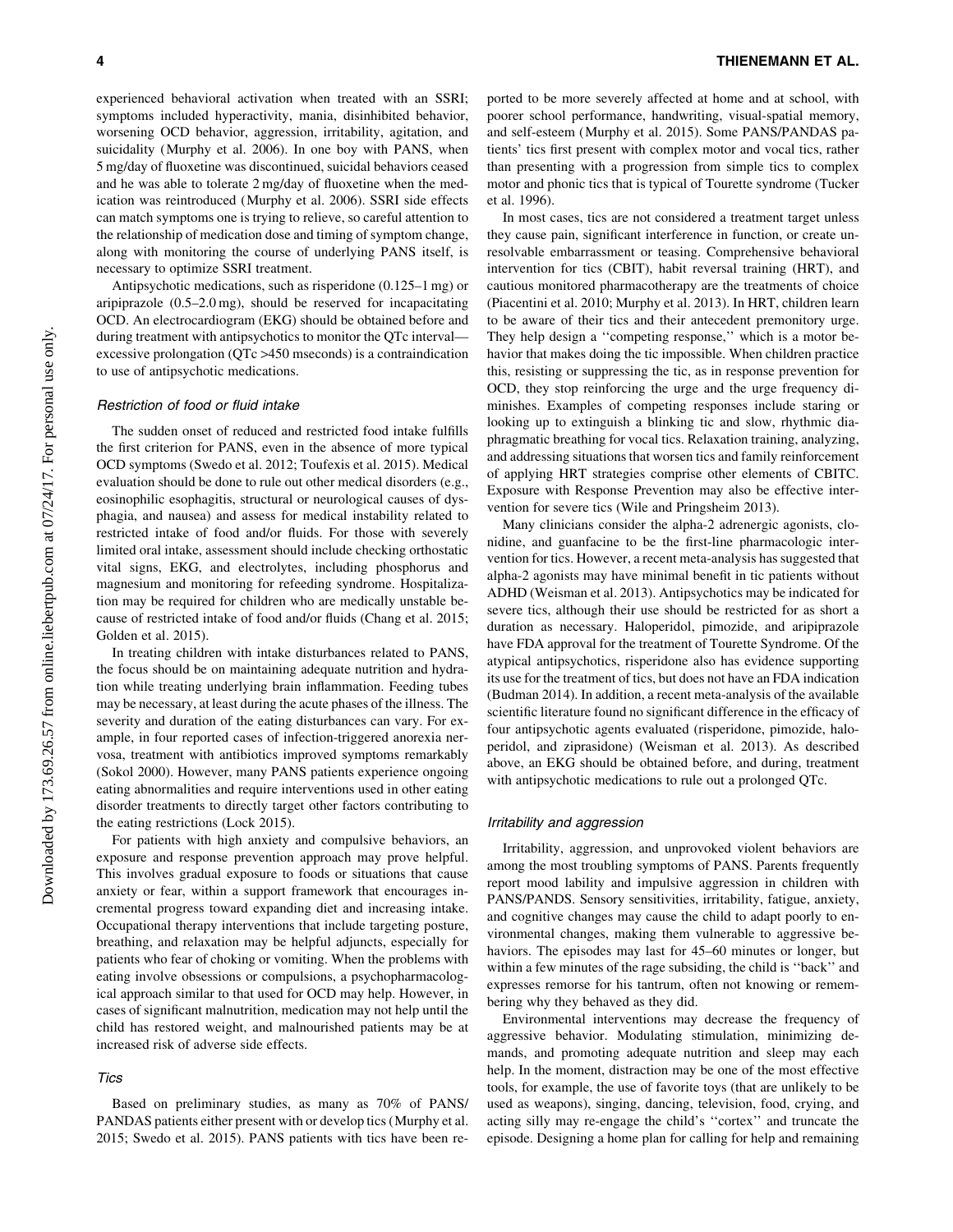nonpunitive with the child is important. Although calling 911 may seem like an extreme solution to a child's behavior, it is sometimes necessary in order for the parents to protect themselves and their children from harm, to reassure children that their behavior can be contained, and to not undermine established behavior plans. If rages are frequent, it may be worthwhile to educate local police officers about the nature of the illness, as, understandably, police might misinterpret rageful episodes as acting-out behavior.

For irritability related to anxiety, benzodiazepines may be the safest and most effective psychotropic with which to begin treatment. Antipsychotic medications or mood stabilizers have been shown to reduce the frequency and intensity of aggressive behaviors. Despite their associated adverse effects, they may be indicated for children whose aggressive behavior risks harming themselves or others. The medications may be prescribed on an as-needed basis (if possible to administer then) or on a regular schedule. Risperidone and aripiprazole are FDA approved for treating irritability in autistic children.

For patients with aggression secondary to encephalitis, helpful interventions have included the following:

- Diphenhydramine in doses from 12.5 to 50 mg. Side effects include paradoxical excitation or confusion. May be given orally, intramuscularly (IM), or IV.
- Benzodiazepines: Lorazepam at doses beginning at 0.5 mg. Also can cause agitation and disinhibition. May be given orally, IM, or IV.
- Antipsychotics: Risperidone, aripiprazole, or haloperidol may be helpful for children with aggression and rage. Haloperidol is started at 0.025 mg/kg/day in divided doses going up to a maximum of 0.05 mg/kg/day in divided doses (compared with the typical starting dose of 0.5 mg for larger children and adolescents). May be given orally, IM, or IV. When given orally or IM, it should be given with diphenhydramine. Due to the risk of drug effects and drug–drug interactions, an EKG must be checked for QTc prolongation when using antipsychotics.

## **Anxiety**

Separation anxiety frequently interferes with PANS children's comfort and family function, restricting both the child's and parent's activity. Fortunately, with treatment of the underlying causes of PANS, the suffering and burden may be short-lived. If symptoms are resolving, accommodating the anxiety for a short time may be tolerable. As soon as possible, the child should go back to his bedroom and classroom. When separation anxiety persists, the parent may become exhausted and require respite, so efforts should be made to integrate other attachment figures into care. Parents may also benefit from behavioral interventions for caregivers, if family accommodation is part of the clinical picture ( Jones et al. 2015; Norman et al. 2015).

CBT is helpful for both generalized and separation anxiety and may involve the cognitive skills of reappraisal and problem solving. Children learn to assess the probability and the likely severity of feared events and generate backup plans should the problem arise. For example, a child might work through the probability that no one would pick him up from school, articulate realistic outcomes of being left at school, and list possible actions the child might take if left. The child might role-play those actions and, with parents, and design a gradual exposure plan with rewards for following through. Notifying the school of the issue and identifying ''safe'' individuals and ways to access them may aid in this endeavor.

Should pharmacotherapy be necessary, benzodiazepines may be used temporarily. Antihistamines, gabapentin, or clonidine may help; dosages for these have not been empirically established, so the recommendation is to begin with small doses and titrate to effects and side effects. Administration of SSRI's should follow guidelines outlined in the section above on OCD.

#### ADHD symptoms

Some ADHD symptoms seen in PANS/PANDAS may be manifestations of underlying ADHD. PANS/PANDAS children's hyperactivity may reflect anxiety, complex tic sequences, restlessness exacerbated by cognitive and physical fatigue, sensory overload, pain or urge to urinate, or agitated catatonia (Elia et al. 2005). Inattention may reflect sleep deprivation, mood lability, intrusive thoughts of OCD, or the cognitive ''fog'' some PANS/ PANDAS patients describe. Academic frustrations may contribute to impulsivity and disruptive behaviors.

If the treatment team considers symptoms consistent with ADHD, management of ADHD symptoms in the context of PANS/ PANDAS is based on our understanding of ADHD management in general. Typical classroom accommodations, possibly with pharmacotherapy, may help the child tolerate the classroom and help the classroom tolerate the child. Useful changes have included preferential seating (front and side), permission to take breaks without interrupting the class and without interruption (e.g., to do sham errands for the teacher), extended time for tests, and resource assistance for math and executive function support and training.

Stimulants (methylphenidate and amphetamine compounds), the first-line medication for idiopathic ADHD, may be tolerated and helpful. Methylphenidate may be preferable to amphetamine preparations as they may have a smaller risk of exacerbating tics or compulsive behaviors in children with non-PANS/PANDAS ADHD (Borcherding 1990; Castellanos 1997; Pringsheim 2011). Some have suggested that amphetamine formulations pose a higher risk for neurotoxicity, so methylphenidate preparations are preferable (Berman et al. 2009). Atomoxetine, a second line treatment for ADHD symptoms, appears to possess anti-inflammatory properties through modulation of noradrenaline signaling, and in so reduces the expression of proinflammatory cytokines, downregulates cell adhesion molecules important in leukocyte infiltration, and strengthens the blood–brain barrier (O'Sullivan et al. 2010). Alpha-2 adrenergic agonists, guanfacine, and clonidine are less helpful for ADHD symptoms, but may be the ''treatment of choice'' for PANS/PANDAS hyperactivity and impulsivity because they may also produce improvements in tics, anxiety, and sleep disruptions.

#### Sleep disturbances

Disordered sleep in PANS/PANDAS may be a function of separation anxiety, OCD bedtime rituals, enuresis, nightmares, temperature dysregulation, sleep apnea (sometimes with large tonsils), or rapid eye movement (REM) Sleep Behavioral Disorder. In the latter condition, muscle tone is maintained during REM sleep, permitting movement during dreams. REM Sleep Behavioral Disorder, associated with neuroinflammation in other disorders, has been observed in 12 of 15 children with PANS/PANDAS studied at NIMH (Gaughan et al. 2016). REM Sleep Behavioral Disorder also may occur as an adverse effect of SSRI treatment (Lloyd et al. 2012).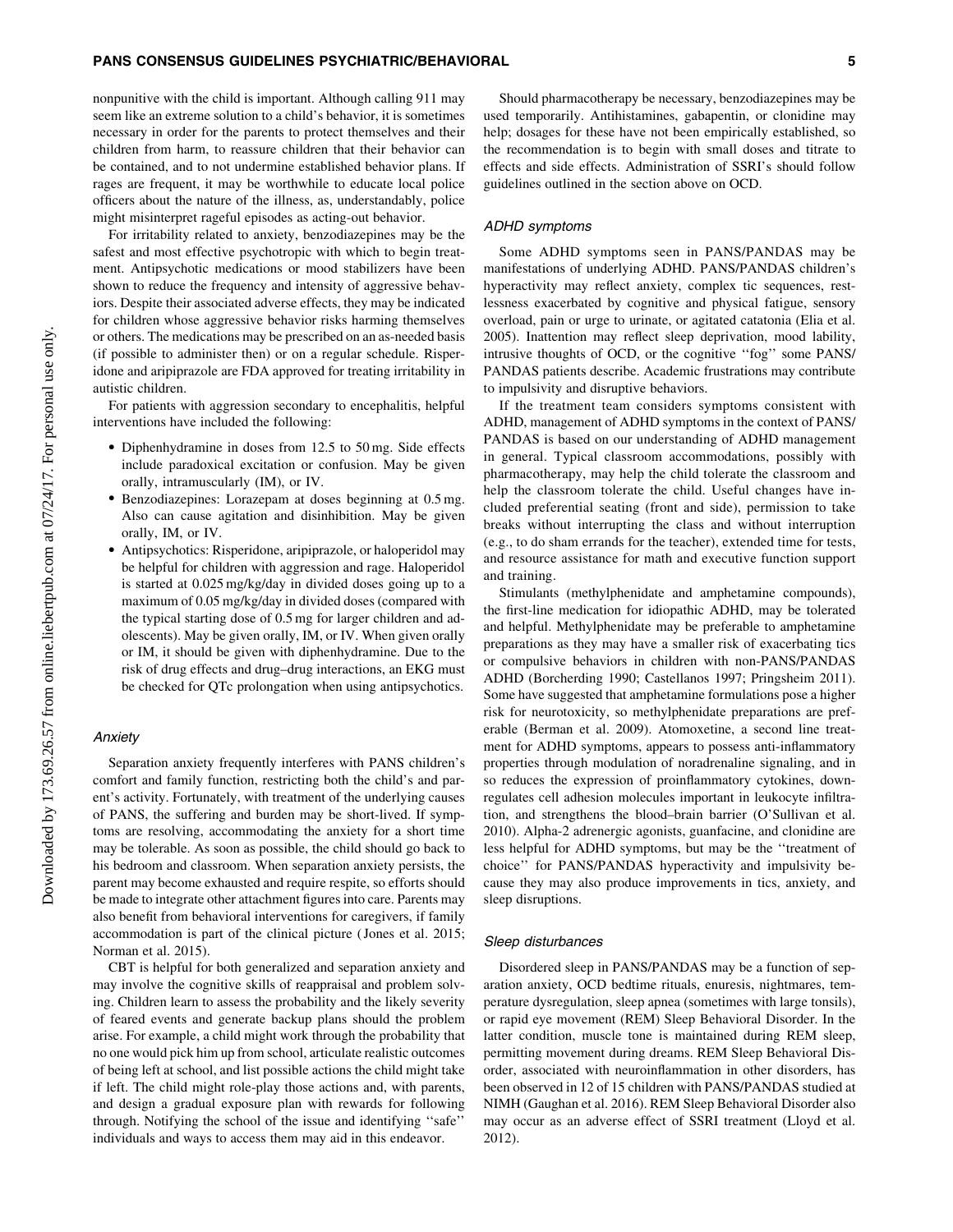- Scheduling regular times to go to bed and get up (even on weekends) and to set circadian and sleep-wake rhythms
- Healthy sleep habits (e.g., having a consistent, short, pleasant bedtime routine),
- Comfortable sleep environment (e.g., cool, dark, and quiet),
- Avoid caffeine in the evening and ''wind down'' toward bedtime, restricting exercise, high-energy play, and heavy meals (Moore 2010)
- Restrict evening use of electronic games and toys and turn off televisions for at least an hour before bedtime, as the blue light of electronic screens can delay sleep onset and shorten sleep duration (Hale and Guan 2015)

If behavioral interventions fail to improve sleep, diphenhydramine, melatonin, cyproheptadine, clonidine, trazodone, or zolpidem may be useful; each has anecdotal report of benefit in PANS. However, controlled studies are lacking, and none of these medications is approved by the FDA for use in children. A low dose may be adequate and desirable to minimize side effects.

#### Depression

Dysphoria and depressive symptoms are common in PANS/ PANDAS, particularly during later stages of the illness (Frankovich et al. 2015; Murphy et al. 2015; Swedo et al. 2015). For mild mood symptoms, supportive interventions, such as individual or family therapy, may be sufficient. However, children with fullblown depression, suicidal ideation, or self-injurious behavior require more intensive treatment. Psychotherapy or psychotherapy combined with an SSRI is the standard of care for youth with major depressive episodes (Hopkins et al. 2015). Elements of evidenced psychotherapies for depression seem particularly useful for children with PANS. In Interpersonal Therapy for Adolescents, the therapist, family, and school recognize that the child is ''sick'' and unable to function at usual capacity (Mufson et al. 2004). In CBT for depression, planning pleasant (and for PANS patients, probably low-key) experiences comprises part of the behavioral element.

When depressive symptoms are sustained and/or impairing, clinical experience suggests treatment with an SSRI or bupropion may be helpful. The medications are started at a low dose, and parents are advised to watch for emergent adverse effects, particularly worsening mood, irritability, agitation, hyperactivity, suicidal thoughts, or sleeplessness. Likewise, when a child's symptoms are consistent with bipolar mood disorder, medications for this indication, given with the same caution, could provide benefit. In families with a history of bipolar disorder, antidepressant medications must be used with extreme caution because of the increased risk of precipitating mania.

### Psychosis

At least 25% of children with PANS/PANDAS report auditory, olfactory, or visual hallucinations (distinct from OCD intrusive images, Frankovich et al. 2015) If disturbing or impairing, then antipsychotic medications may be warranted, despite their associated adverse effects. These are used typically for a short duration to manage acute psychosis and agitation. Medication choice should consider minimizing adverse effects and being aware of interactions with other medications. For chronic psychotic symptoms, diagnosis and ongoing treatment need to be reassessed. In other encephalitides, the following have been reported helpful: (Kuppuswamy et al. 2014)

- Aripiprazole (lupus, anti-NMDAR)
- Risperidone (Wilson's, Hashimoto's, anti-NMDAR)
- Olanzapine (anti-NMDAR)
- Haloperidol (anti-NMDAR)
- $\bullet$ **Ouetiapine**

#### Pain

While not often volunteered as a complaint, upon questioning, it has been found that pain is a common comorbidity in PANS patients (Frankovich et al. 2015). Musculoskeletal pain in PANS is broadly caused by two factors: inflammatory (arthritis) or a pain amplification syndrome due to pain processing abnormalities. Pain due to arthritis typically precedes or presents simultaneously with the PANS symptoms. Wide-spread pain and other pain amplifications syndromes more commonly present during the recovery phase of PANS. If the pain disorder is not diagnosed and treated early, it can develop into a refractory pain syndrome. When widespread pain is present, patients often report other forms of sensory amplification (increased sensitivity to light, sound, and sometimes smells), abdominal pain, headaches, muscle aches, waking unrefreshed, daytime fatigue, ''foggy brain,'' and depression. Physical examination may reveal areas of tenderness to palpation in the classic distribution for fibromyalgia. Patients who report both pain and stiffness upon awakening or after prolonged stationary positions should be assessed further for arthritis, enthesitis, and inflammatory back pain. Involvement of a pediatric rheumatologist and/or pain specialist, occupational therapist, and physical therapist is necessary for treating these pain conditions. Alleviation of pain will secondarily improve emotional and physical functioning.

# **Conclusion**

The treatment of PANS/PANDAS is symptom based and closely mirrors that of childhood mental illness of idiopathic etiologies. Mainstays of treatment include psychoeducational, psychotherapeutic, behavioral, family, school-based, and pharmacological interventions, which reduce suffering and improve functioning until the immunologic and infectious processes are addressed. Fortunately, many patients with PANS/PANDAS will recover completely and symptomatic treatments can be discontinued. Others are less fortunate and have ongoing symptoms that require continuous intervention and accommodation. At present, we are unable to predict the individual differences in the course and prognosis of individual PANS/PANDAS cases. Additional research is needed to understand the clinical heterogeneity associated with these cases.

### Clinical Significance

Until further research informs clinicians about effective treatments for behavioral and psychiatric interventions for children with PANS and Pediatric Autoimmune Neuropsychiatric Syndrome Associated with Streptococcal Infection (PANDAS), current literature and clinical experience must guide clinicians treating these children. This article fills the gap between empiric therapy and current knowledge by conveying consensus guidelines for symptomatic treatment of children with PANS and PANDAS.

## **Disclosures**

T.M. reports grants from Auspex Pharmaceuticals grants from National Institute of Mental Health, Shire Pharmaceuticals, Pfizer,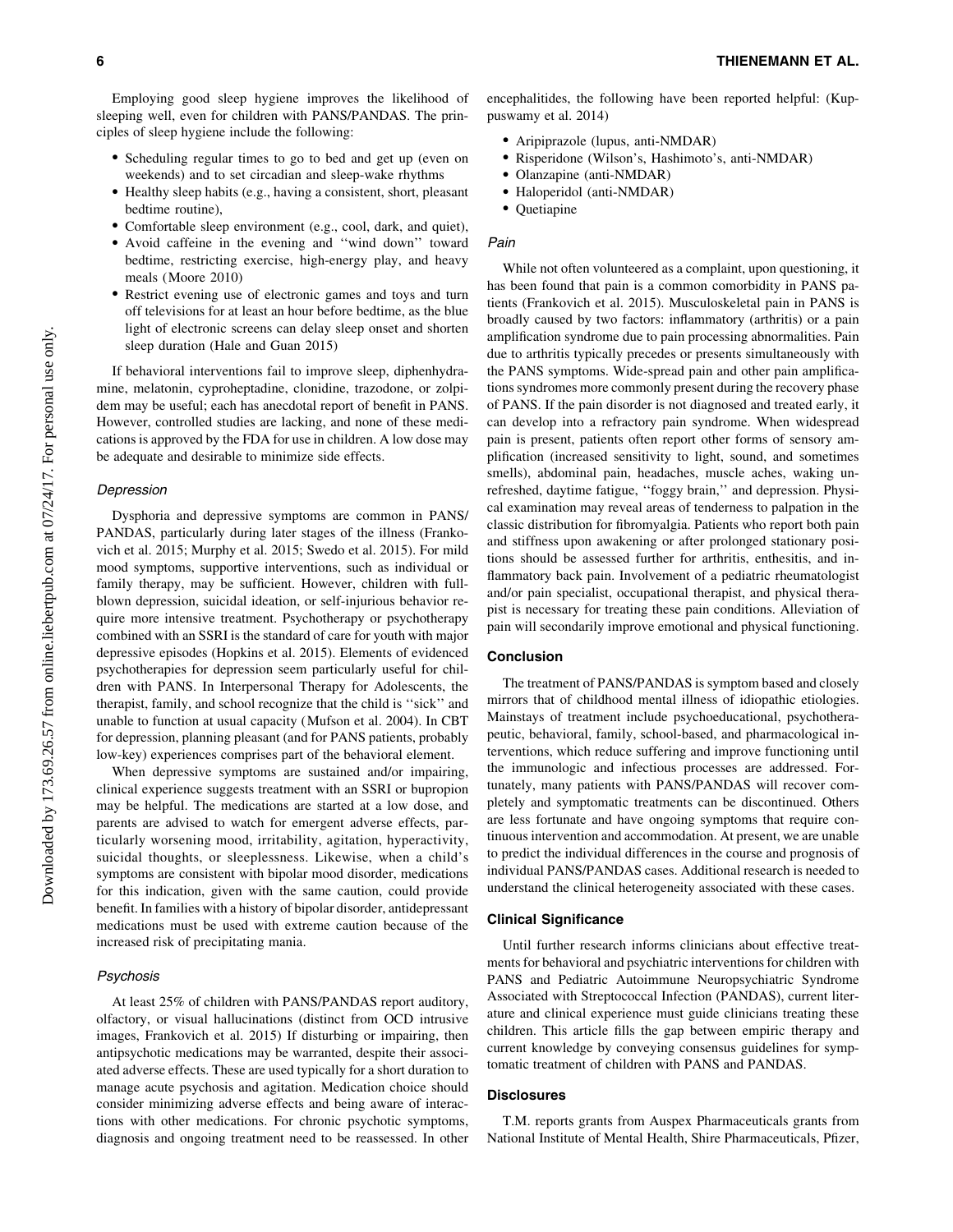## PANS CONSENSUS GUIDELINES PSYCHIATRIC/BEHAVIORAL 7

Inc., F. Hoffmann-La Roche Ltd., AstraZeneca Pharmaceuticals, Centers for Disease Control, Massachusetts General Hospital, Sunovion Pharmaceuticals, Neurocrine Biosciences, Psyadon Pharmaceuticals, and PANDAS Network, and personal fees from International OCD Foundation, Tourette Syndrome Association. J.L. ''I do not consider that I have any conflicts of interest with regard to the guidelines. That said, here is what JAACAP requires that I report: J.F.L. has received grant or research support from the National Institutes of Health, the UBS Optimus Foundation, and the Open Road Alliance. He has served on the advisory boards of the Brain and Behavior Research Foundation, Fondazione Child, the European Multicentre Tics in Children Studies, and How I Decide. He has authored the Yale Global Tic Severity Scale assessment tool, which is open access. He has received honoraria from the European Society for the Study of Tourette Syndrome and the Brazilian Psychiatric Association. He has received royalties from John Wiley and Sons, McGraw Hill, and Oxford University Press. He has received travel expenses from the University of Illinois–Chicago, Cornell Weill Medical College, the Medical University of South Carolina, Rutgers University, the British Academy, and the Brazilian Psychiatric Association. He has received additional support from Anne Cocuk Eğitim Vakfi (ACEV; Mother Child Education Foundation) and private donors.'' K.C. is an unpaid consultant for GSK, Lilly, and BMS. He is on the DSMB for Sunovion. In the past 3 years, he has received research support from GSK and Merck and has been a consultant for Actavis and Janssen. Remaining authors do not have any conflict of interest.

#### References

- Berman SM, Kuczenski R, McCracken JT, London ED: Potential adverse effects of amphetamine treatment on brain and behavior: A review. Mol Psychiatry 14:123–142, 2009.
- Borcherding BG, Keysor CS, Rapoport JL, Elia J, Amass J: Motor/ vocal tics and compulsive behaviors on stimulant drugs: Is there a common vulnerability? Psychiatry Res 33:83–94, 1990.
- Brown K, Farmer C, Farhadian B, Hernandez J, Thienemann M, Frankovich J: Pediatric acute-onset neuropsychiatric syndrome (PANS)-Response to oral Corticosteroid burts: An observational study. J Child Adolesc Psychopharmacol 2017 [Epub ahead of print]; DOI: 10.1089/cap.2016.0139.
- Budman CL: The role of atypical antipsychotics for treatment of Tourette's syndrome: An overview. Drugs 74:1177–1193, 2014.
- Castellanos FX, Giedd JN, Elia J, Marsh WL, Ritchie GF, Hamburger SD, Rapoport JL: Controlled stimulant treatment of ADHD and comorbid Tourette's syndrome: Effects of stimulant and dose. J Am Acad Child Adolesc Psychiatry 36:589–596, 1997.
- Chang K, Frankovich J, Cooperstock M, Cunningham MW, Latimer ME, Murphy TK, Pasternack M, Thienemann M, Williams K, Walter J, Swedo SE: Clinical evaluation of youth with pediatric acute-onset neuropsychiatric syndrome (PANS): Recommendations from the 2013 PANS Consensus Conference. J Child Adolesc Psychopharmacol 25:3–13, 2015.
- Coffey B, Wieland N: Tics, anxiety, and possible PANDAS in an adolescent. J Child Adolesc Psychopharmacol 17:533–538, 2007.
- Cognitive-behavior therapy, sertraline, and their combination for children and adolescents with obsessive-compulsive disorder: The Pediatric OCD Treatment Study (POTS) randomized controlled trial. JAMA 292:1969–1976, 2004.
- Cooperstock MS, Swedo SE, Pasternack MS, Murphy TK: Clinical management of pediatric acute-onset neuropsychiatric syndrome: Part III—Treatment and prevention of infections. J Child Adolesc

Psychopharmacol, 2017 [E-pub ahead of print]; DOI: 10.1089/ cap.2016.0151.

- Elia J, Dell ML, Friedman DF, Zimmerman RA, Balamuth N, Ahmed AA, Pati S: PANDAS with catatonia: A case report. Therapeutic response to lorazepam and plasmapheresis. J Am Acad Child Adolesc Psychiatry 44:1145–1150, 2005.
- Ellis MJ, Leddy J, Willer B: Multi-disciplinary management of athletes with post-concussion syndrome: An evolving pathophysiological approach. Front Neurol 7:136, 2016.
- Frankovich J, Thienemann M, Pearlstein J, Crable A, Brown K, Chang K: Multidisciplinary clinic dedicated to treating youth with pediatric acute-onset neuropsychiatric syndrome: Presenting characteristics of the first 47 consecutive patients. J Child Adolesc Psychopharmacol 25:38–47, 2015.
- Gabbay V, Coffey B: Obsessive-compulsive disorder, tourette's disorder, or pediatric autoimmune neuropsychiatric disorders associated with Streptococcus in an adolescent? Diagnostic and therapeutic challenges. J Child Adolesc Psychopharmacol 13:209–212, 2003.
- Gaughan T, Buckley A, Hommer R, Grant P, Williams K, Leckman JF, Swedo SE: Rapid eye movement sleep abnormalities in child with Pediatric Acute-Onset Neuropsychiatric Syndrome (PANS). J Clin Sleep Med 12:1027–1032, 2016.
- Geller DA, Biederman J, Stewart SE, Mullin B, Martin A, Spencer T, Faraone SV: Which SSRI? A meta-analysis of pharmacotherapy trials in pediatric obsessive-compulsive disorder. Am J Psychiatry 160:1919–1928, 2003.
- Geller DA, March J: Practice parameter for the assessment and treatment of children and adolescents with obsessive-compulsive disorder. J Am Acad Child Adolesc Psychiatry 51:98–113, 2012.
- Golden NH, Katzman DK, Sawyer SM, Ornstein RM, Rome ES, Garber AK, Kohn M, Kreipe RE: Update on the medical management of eating disorders in adolescents. J Adolesc Health 56:370–375, 2015.
- Grados MA, Riddle MA: Pharmacological treatment of childhood obsessive-compulsive disorder: From theory to practice. J Clin Child Psychol 30:67–79, 2001.
- Hale L, Guan S: Screen time and sleep among school-aged children and adolescents: A systematic literature review. Sleep Med Rev 21:50–58, 2015.
- Hopkins K, Crosland P, Elliott N, Bewley S: Diagnosis and management of depression in children and young people: Summary of updated NICE guidance. BMJ 350:h824, 2015.
- Jones JD, Lebowitz ER, Marin CE, Stark KD: Family accommodation mediates the association between anxiety symptoms in mothers and children. J Child Adolesc Mental Health 27:41–51, 2015.
- Kuppuswamy PS, Takala CR, Sola CL: Management of psychiatric symptoms in anti-NMDAR encephalitis: A case series, literature review and future directions. Gen Hospital Psychiatry 36:388–391, 2014.
- Lebowitz ER, Omer H, Hermes H, Scahill L: Parent training for childhood anxiety disorders: The SPACE Program. Cogn Behav Pract 21:456–469, 2014.
- Lebowitz ER, Vitulano LA, Mataix-Cols D, Leckman JF: Editorial perspective: When OCD takes over...the family! Coercive and disruptive behaviours in paediatric obsessive compulsive disorder. J Child Psychol Psychiatry 52:1249–1250, 2011.
- Lloyd R, Tippmann-Peikert M, Slocumb N, Kotagal S: Characteristics of REM sleep behavior disorder in childhood. J Clin Sleep Med 8:127–131, 2012.
- Lock J: An update on evidence-based psychosocial treatments for eating disorders in children and adolescents. J Clin Child Adolesc Psychol 44:707–721, 2015.
- March JS, Mulle K: OCD in Children & Adolescents: A Cognitive-Behavioral Treatment Manual. New York, Guilford Press, 1998.
- Moore M: Bedtime problems and night wakings: Treatment of behavioral insomnia of childhood. J Clin Psychology 66:1195–1204, 2010.